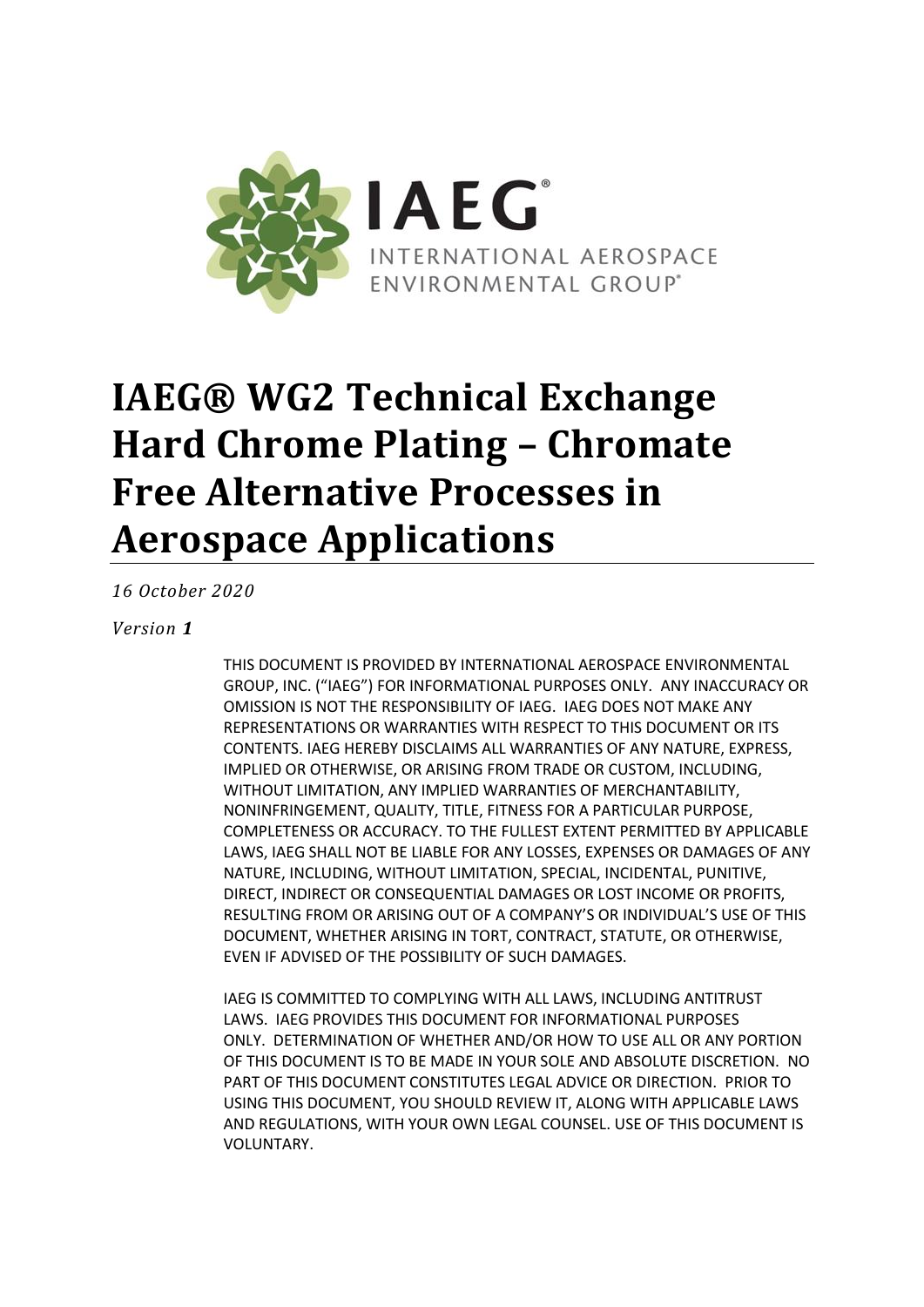# <span id="page-1-0"></span>**Version History**

| Date       | v# | <b>Modified By</b> | Section, Page(s) and Text Revised |
|------------|----|--------------------|-----------------------------------|
| 16.10.2020 |    | Wilfried           | Initial version                   |
|            |    | Michaelis          |                                   |

## **Table of Contents**

| 1 |     |                                                                        |  |  |  |
|---|-----|------------------------------------------------------------------------|--|--|--|
| 2 |     |                                                                        |  |  |  |
| 3 |     |                                                                        |  |  |  |
| 4 |     |                                                                        |  |  |  |
|   | 4.1 |                                                                        |  |  |  |
|   | 4.2 | Additional properties to be considered for replacement technologies  4 |  |  |  |
| 5 |     |                                                                        |  |  |  |
| 6 |     |                                                                        |  |  |  |
|   | 6.1 |                                                                        |  |  |  |
|   | 6.2 |                                                                        |  |  |  |
|   | 6.3 |                                                                        |  |  |  |
|   | 6.4 |                                                                        |  |  |  |
|   | 6.5 |                                                                        |  |  |  |
|   | 6.6 |                                                                        |  |  |  |
| 7 |     |                                                                        |  |  |  |
| 8 |     |                                                                        |  |  |  |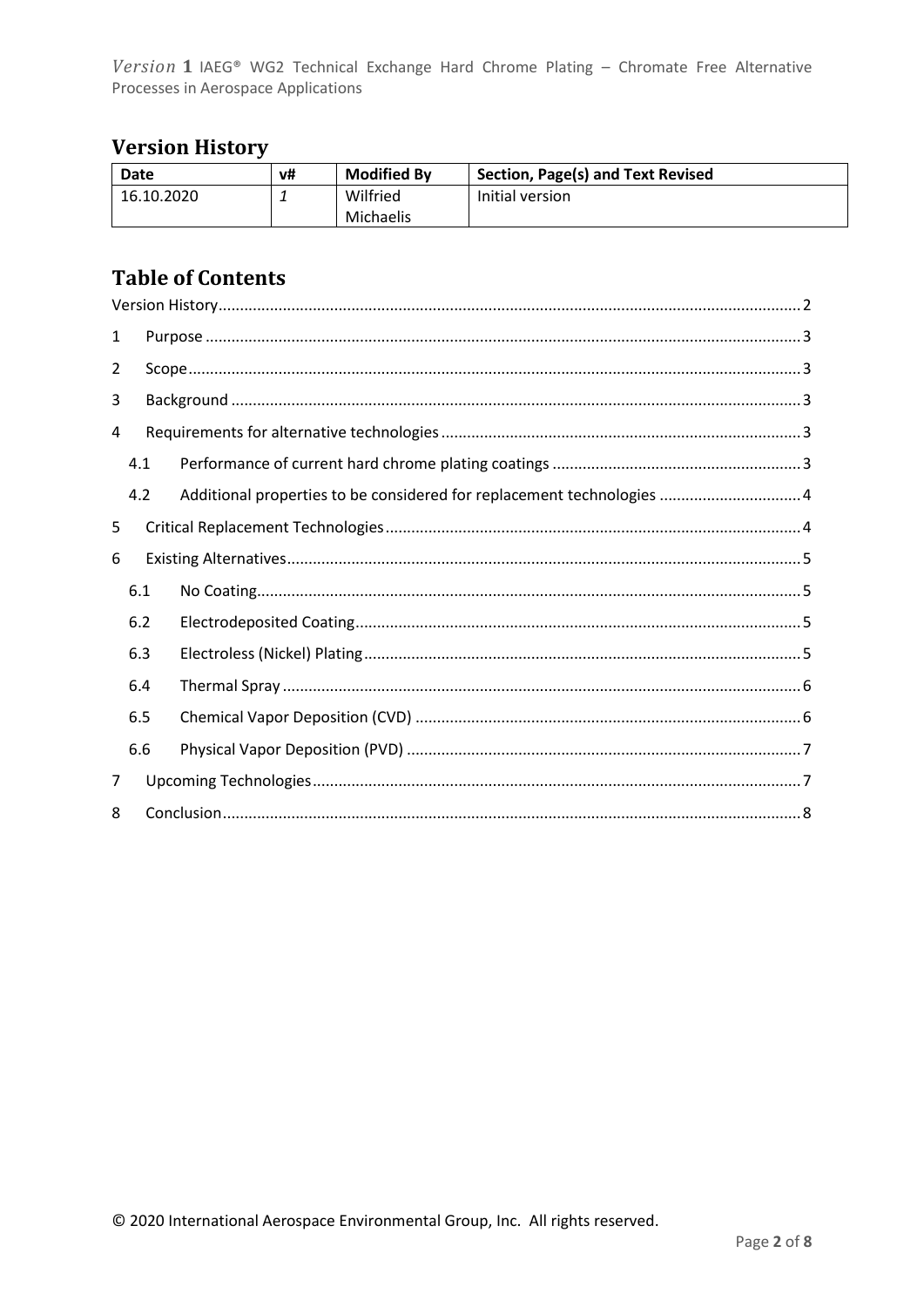## <span id="page-2-0"></span>**1 Purpose**

The purpose of this document is to provide voluntary supplemental guidance for replacement of chromates in hard chrome plating processes within the aerospace industry. This industry specific guidance document was developed by the International Aerospace Environmental Group, Work Group 2 "Replacement Technologies", Hard Chrome Plating project.

### <span id="page-2-1"></span>**2 Scope**

This document provides a collection of available alternatives and upcoming technologies with recommendations for their application (applicability, performance, EHS), which may not be exhaustive. All described available technologies are already in use in aerospace industry for certain applications.

## <span id="page-2-2"></span>**3 Background**

Functional Hard Chrome plating is widely used throughout the Aerospace industry. To produce functional (thick) hard chrome plating (HCP), chromic acid is used in the plating process. Under applicable government regulatory programs, the hexavalent chromate compound (chromium trioxide) used to produce chromic acid is identified as having an adverse effect on human health and the environment. Consequently, EU has announced it will ban the import and use of chromium trioxide after September 2017 unless authorisations for specific use applications have been approved. An authorisation application for the use of chromium trioxide in hard chrome plating has been made by the CTAC consortium. However, any authorisation granted by the EU commission will be time limited and have EHS restrictions.

Hard chrome is electroplated onto steel or other metal alloys and can provide –

- A cost-effective coating that can be easily applied to complex geometry parts
- A hard coating which is resistant to wear from sliding and fretting.
- Environmental, wear and corrosion resistance.

At present, there are a number of alternatives to functional hard chrome plating but no direct 1:1 replacement. Therefore, any replacement of hard chrome involves application analysis and design modifications.

## <span id="page-2-3"></span>**4 Requirements for alternative technologies**

#### <span id="page-2-4"></span>**4.1 Performance of current hard chrome plating coatings**

Important characteristics of hard chrome coatings are listed below:

- High hardness
- Extensive thickness range
- Good adhesion to base metal
- Visual aspect
- Some corrosion resistance
- Ability to be ground or polished to a very smooth finish

© 2020 International Aerospace Environmental Group, Inc. All rights reserved.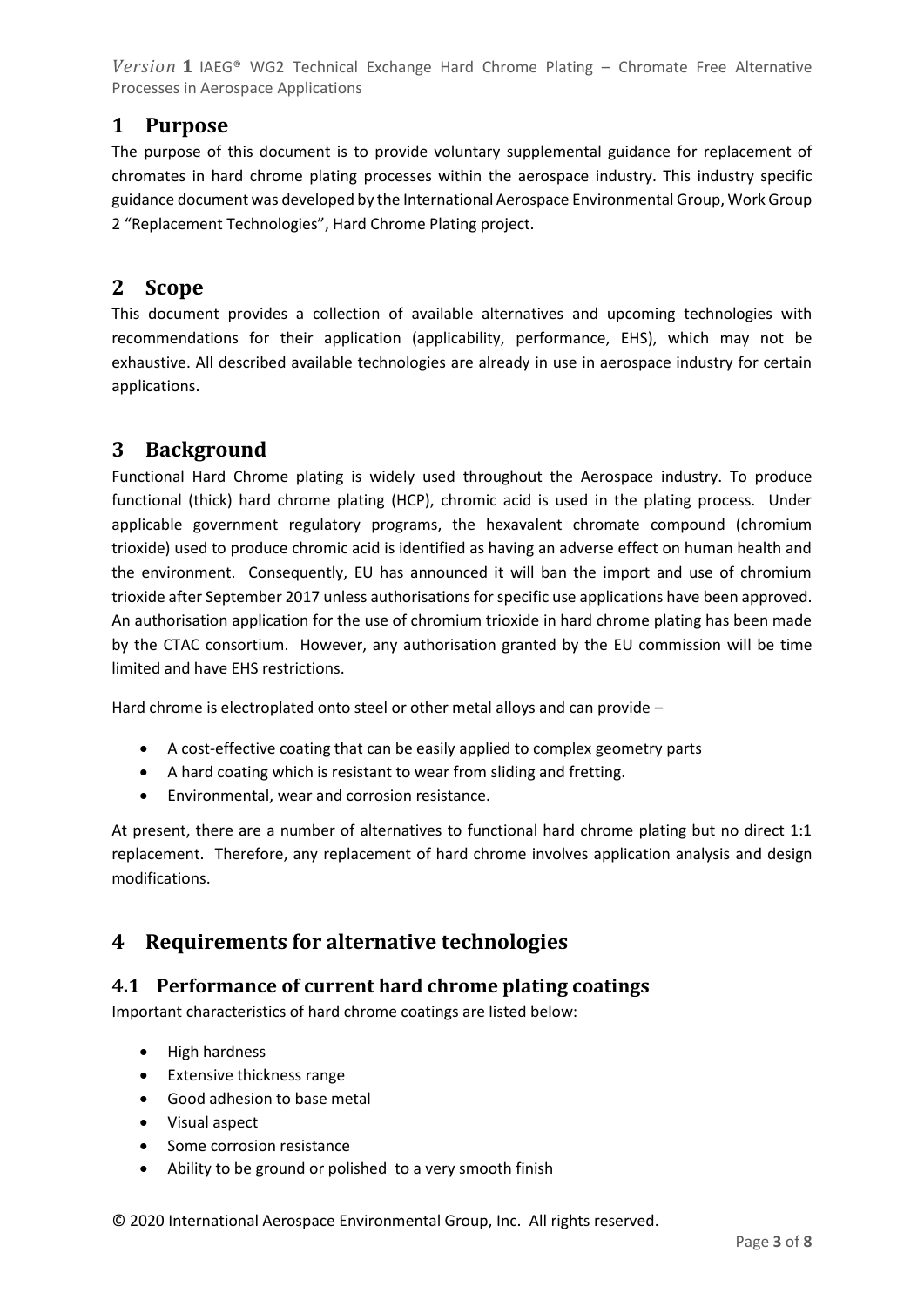• Can be applied in non-line-of-sight applications

For more specific applications, additional requirements are applicable. An example (AMS2460) is given below:

- Appearance shall be smooth and uniform in appearance
- Thickness: 0.0001 to 0.010 inches (application dependent)
- Hardness: 600 HVN (Vickers) minimum for plating finished to a semi-bright or matte luster or 850 HVN (Vickers) minimum for plating finished to a bright pebbly luster.
- Adhesion: meet requirements per ASTM B 571 (no mandrel), no visible separation at 4x magnification
- Hydrogen Embrittlement: shall not cause hydrogen embrittlement in steel parts 36 HRC and over (ASTM F 519)

#### <span id="page-3-0"></span>**4.2 Additional properties to be considered for replacement technologies**

During the development of replacement for hard chrome plating it is obvious more requirements are needed to ensure consistency and understanding of possible applications. Possible replacement technologies might differ in their performance so that not every solution can be applied everywhere. The replacements are less versatile to use than the original hard chrome plating. The main considerations for replacements technologies are:

- Wear Resistance
- Friction Properties
- Fretting Behaviour
- Load Resistance
- Corrosion Resistance
- Fatigue Resistance
- Lubricity Properties

Additionally, process specific criteria must be fulfilled and, the coated components must be tested for certain applications separately. For example, tests like: track roller, pin-in-bushing, wear and sealing tests, etc., will be necessary for process qualification.

## <span id="page-3-1"></span>**5 Critical Replacement Technologies**

Replacements which are relying on nickel and / or cobalt are seen as critical.

Nickel metal is known as a skin sensitizer and also classified as carcinogenic Cat.2. Inside the European Union (EU) further restrictions like lower exposure levels are expected.

Nickel salts (like e.g. nickel sulphate) used for electrolytic coating processes are classified as carcinogenic and reprotoxic Cat.1.

Cobalt and Cobalt salts are classified in the same way as the nickel salts. Cobalt carbonate, cobalt dichloride (anhydrous), cobalt di(acetate), cobalt dinitrate and cobalt sulphate are already part of the EU REACh candidate list.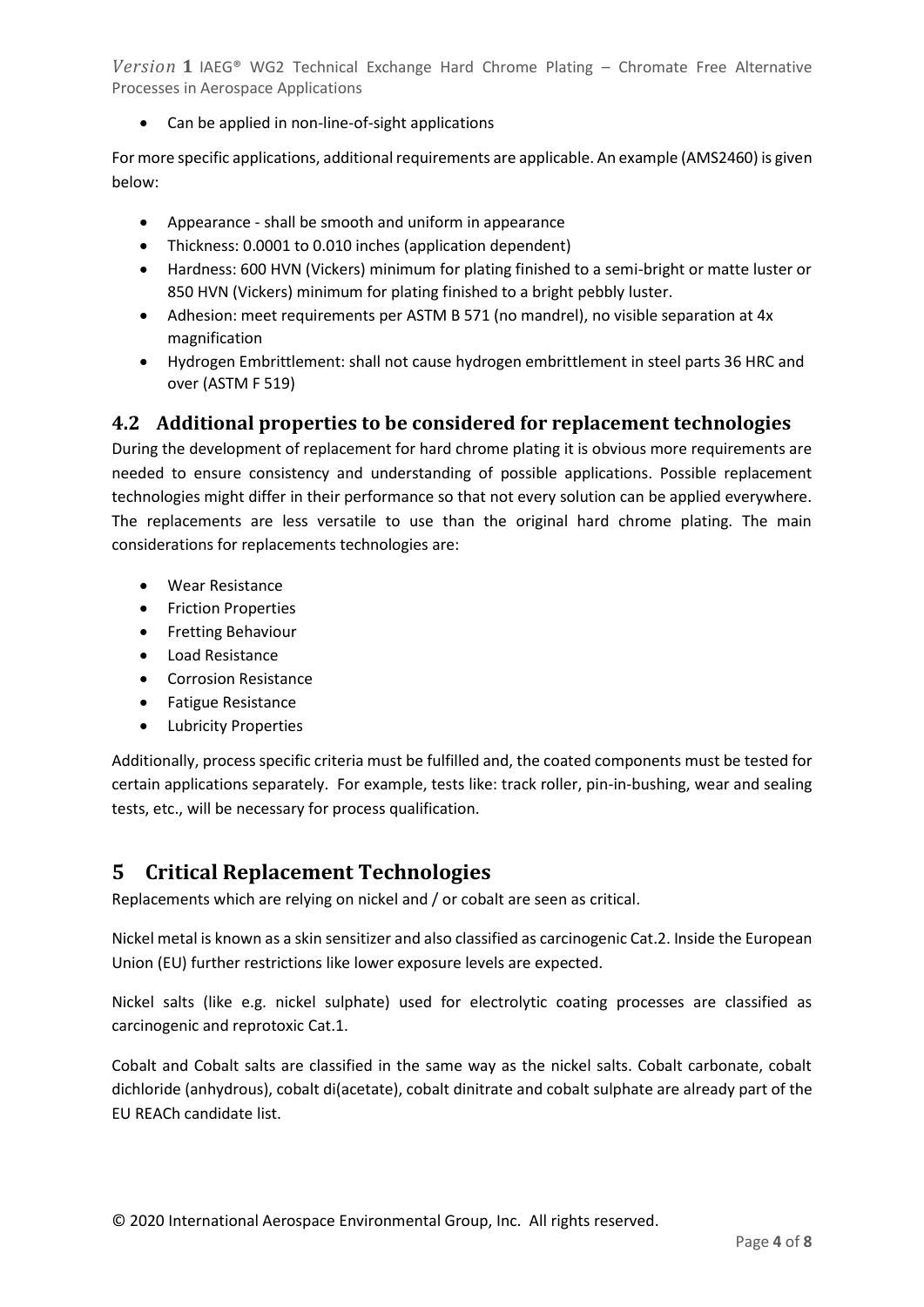These technologies would not provide meaningful reprieve or long term benefit in terms of environment health and safety. However, they might be applied as a short-term solution due to regulatory pressure – to replace hard chrome within the EU due to REACh authorisation.

## <span id="page-4-0"></span>**6 Existing Alternatives**

For ease of selection the hardness and some additional properties (e.g. corrosion resistance) of the alternative coatings are given in the following section. These values are provided for illustration purposes only. Exact values will need to be agreed to and confirmed for the given combination of part, coating technology and coating shop.

#### <span id="page-4-1"></span>**6.1 No Coating**

For new design of parts, through material selection, the material pair can be chosen to eliminate the need for coatings for the specific application. It has been shown that for certain applications e.g. latch combinations of stainless steel/stainless steel and stainless steel/aluminium, a no-coating optionmight be suitable in conjunction with dry film lubricants.

#### <span id="page-4-2"></span>**6.2 Electrodeposited Coating**

In electrodeposition (or electroplating), electrical current is used to reduce metal cations in solution so that they form a coating on an electrode which is the part to be coated. Due to the need of a homogeneous electrical field in the setup there are limitations to the shape of the part to be coated. The surface to be coated also needs to be conductive as it acts as an electrode.

Coating types:

- Cobalt Hardness: 400 HV maximum
- Cobalt Phosphorus (e.g. AMS2428) Hardness: >510 HV, corrosion resistance: >200h SST
- Cobalt Phosphorus with particulate Hardness > 550 HV/ >850 HV after heat treatment
- Nickel Hardness >300HV

#### <span id="page-4-3"></span>**6.3 Electroless (Nickel) Plating**

Electroless plating is a non-galvanic deposition method. In this process several reactions occur simultaneous without external electrical power in an aqueous solution. These reactions lead to the deposition of material onto the substrate. Depending on the bath composition, electroless plating can also be applied to non-conductive surfaces. This process is particularly suitable for complex part geometries due to its uniform deposition thickness. Currently only nickel alloys are in use as potential chrome plate alternates.

Coating types:

- Electroless Nickel (Phosphorus) Coating (e.g. AMS 2404 (AMS-C-26074)) Hardness: 450 550HV, up to 1000 HV with heat treatment. With high phosphorous content (≥10%) it gives good corrosion and chemical resistance.
- Electroless Nickel Phosphorus with PTFE (e.g. AMS 2454) Hardness: > 300 HK25; low friction
- Electroless Nickel Boron (e.g. AMS2399, AMS2433 Type 1 or 2) Hardness: >650 HV asplated; >1000 HV after post treatment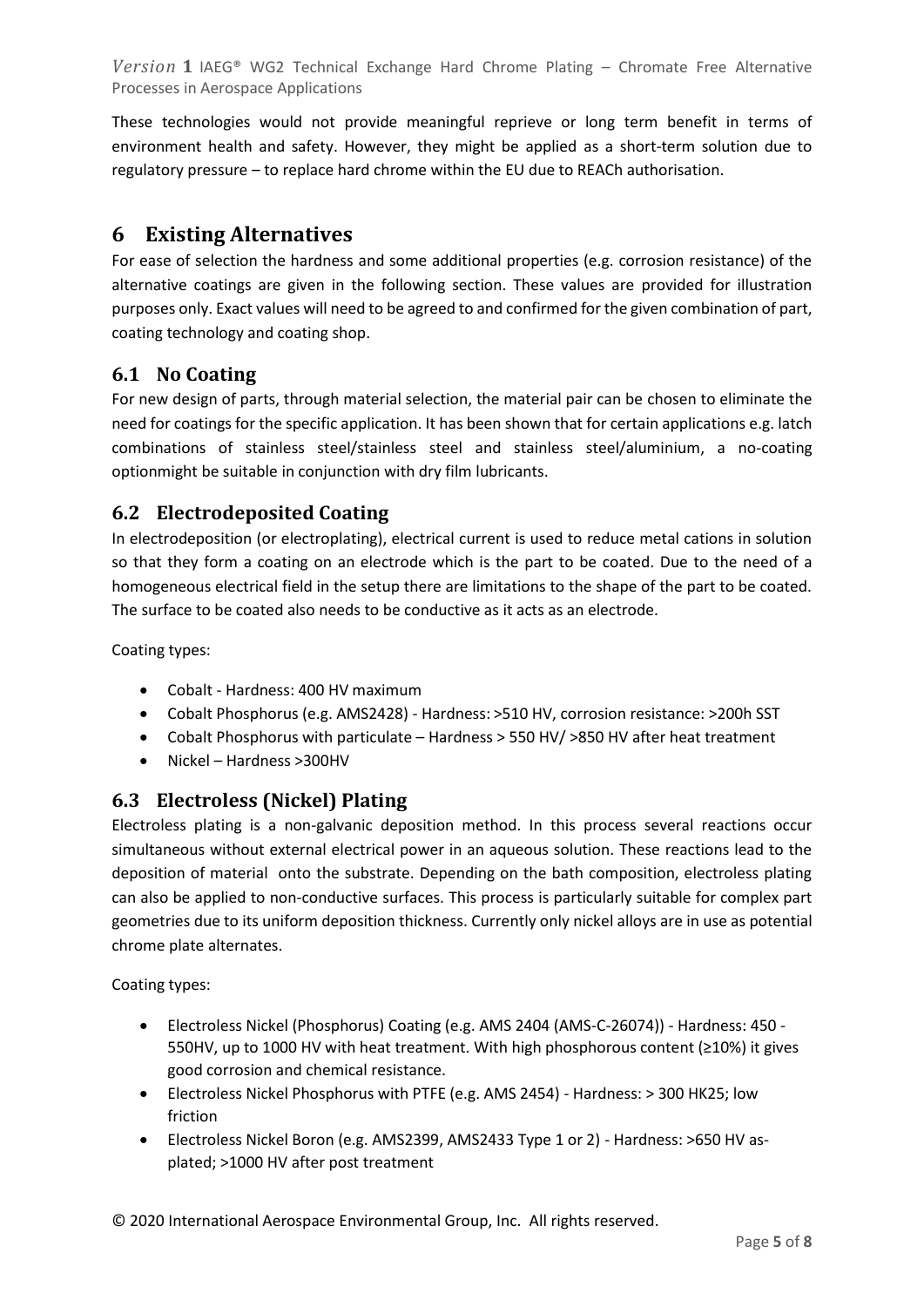## <span id="page-5-0"></span>**6.4 Thermal Spray**

Thermal spray metallic coatings are produced by projecting metal powder heated to its semi-molten state, onto the surface to be coated using a stream of gas or plasma. These coatings consist of a several stacks of metal splats, resulting from spraying multiple passes. Each pass lays a coating layer of ~20μm by piling up of splats on the substrate surface. Some level of porosity can exist between these splats. The morphology and properties of the coating is directly linked to the process type.

In addition to metal, deposition of ceramic materials or cermets is also possible using thermal spray. Examples of ceramic coating that may be applied by thermal spray include aluminium oxide, aluminosilicate and zirconia-based ceramics. A "cermet" is a blend of metal-oxide ceramic (cer) and metal (met) materials binders (e.g. Aluminium Oxide – Nickel Aluminium).

High velocity oxygen fuel (HVOF) spraying uses a mixture of gaseous or liquid fuel (e.g. hydrogen, methane, propane, kerosene) and oxygen which is fed into a combustion chamber, where they are ignited and combusted continuously. The resulting plasma (jet) reaches a velocity above 1000 m/s. Metallic powder is injected into the plasma. The stream of hot gas, including the powder, is propelled towards the surface to be coated. The ceramic and metal binders partially melt in the plasma stream are deposited upon the substrate. The resulting coating has low porosity and high bond strength.

There are some limitations with the thermal spray process: The substrate needs to be cooled during thermal spraying or needs to withstand the relative high temperatures that could occur during thermal spraying. Being a line-of-sight process, thermal spray cannot coat internal surfaces of parts (such as tubes) with small internal diameters (< 75 mm) and might also be not be suitable for complex geometries. Post treatment (grinding) might be needed.

Lower temperatures are only possible with specific thermal spray processes (such as cold or kinetic spraying) and coating materials.

Coating types:

- CuAlFe (Copper Aluminium Iron) Hardness: >150 HV
- Molybdenum Hardness: >400 HV
- WC (Tungsten Carbide) Hardness: 800 1200 HV; Corrosion Protection: < 750h SST (ISO9227)
- CoCrMo (Cobalt Chrome Molybdenum) Hardness: 400 HV; No direct contact with Aluminium alloys or non-corrosion resistant steel recommended to avoid galvanic corrosion
- CuNiIn (Copper Nickel Indium) Hardness: 120 HV; No direct contact with Aluminium alloys or non-corrosion resistant steel recommended to avoid galvanic corrosion
- WC-Co-Cr (Tungsten Carbide Cobalt Chromium) and WC-Co (Tungsten Carbide Cobalt) (e.g. AMS7882, AMS7881, AMS2448) - Hardness: 850 HV; No direct contact with Aluminium alloys or non-corrosion resistant steel recommended to avoid galvanic corrosion.

#### <span id="page-5-1"></span>**6.5 Chemical Vapor Deposition (CVD)**

Chemical vapor deposition or CVD is a generic name for a group of processes that involve depositing a solid material from a gaseous phase in a controlled atmosphere chamber.

Temperature of the substrate may reach temperatures above 500°C during processing.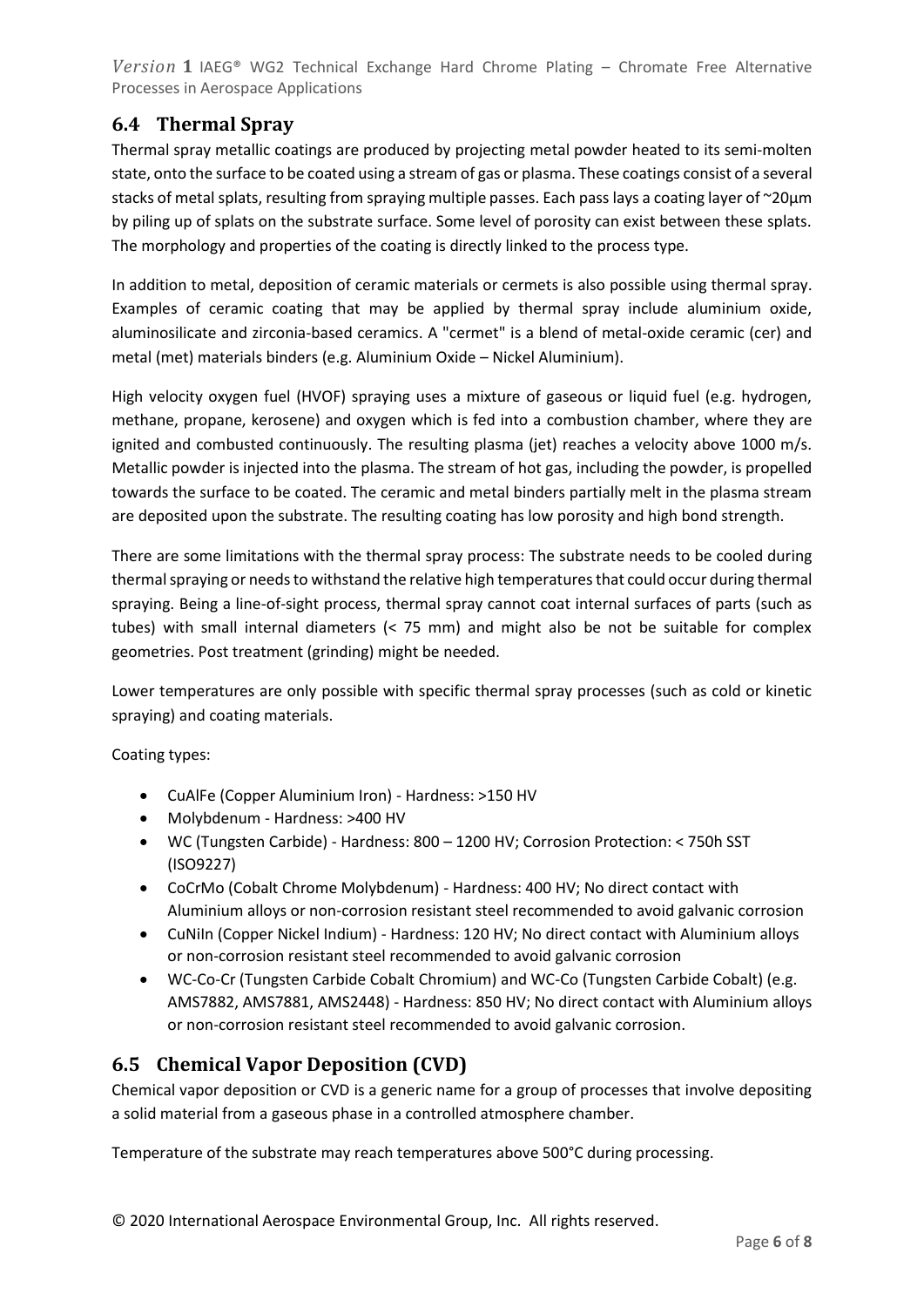Coating types:

- Diamond-Like Carbon Coating Hardness: 500 3500 HV, does not provide corrosion protection
- WC (Tungsten Carbide) Hardness: 800 1200 HV; Corrosion Protection: < 750h SST (ISO9227)

#### <span id="page-6-0"></span>**6.6 Physical Vapor Deposition (PVD)**

Physical Vapor Deposition (PVD) can be broadly defined as a family of processes in which the deposition species is created in a vacuum, transported to a component and deposited on the surface to grow a thin film coating. The PVD processes of most interest for wear resistant coatings utilize a source which produces metal ions that are attracted and accelerated to the components by applying a bias voltage.

Three types of ion source are commercially used.

1. Evaporative ion plating utilizes an electron beam to evaporate ions from a crucible.

2. Sputtering ion plating bombards a solid surface with a flux of energetic particles to eject atomic species (ions) which may be used as a source for deposition.

3. Cathodic Arc ion plating utilizes ions which have been evaporated via a cathodic arc.

Sputtering and arc evaporation sources are the most flexible with respect to ion species. Both can deposit non-metals as well as metals and metal alloys. Electron beam sources are limited to pure metals. In order to produce optimum coating adhesion, deposits are generally applied at part temperatures in excess of 300 °C.

Parts to be coated need to withstand vacuum. Surfaces to be coated may be limited due to part geometry. Line-of-sight coating applications work best. For example, coating of internal surfaces, like tubes, is difficult/impossible. The quantity of parts that can be effectively coated at one time will be limited according to chamber size and area to be coated.

Coating types:

- CrN (Chromium Nitride) Hardness: >1800 HV, offers limited corrosion protection
- TiN (Titanium Nitride) (e.g. AMS2444) Hardness: >2000 HV, does not provide corrosion protection
- WC C: H (Tungsten Carbide Carbon) Hardness: 1000-1500 HV, offers low coefficient of friction but does not provide corrosion protection
- DLC (Diamond-Like Carbon) Coating Hardness: 500 3500 HV, does not provide corrosion protection

## <span id="page-6-1"></span>**7 Upcoming Technologies**

Currently efforts focus on improveming the already existing and applied technologies (vapor deposition and thermal spray) targeting the elimination of their specific drawbacks. This is a logical step considering the conclusion from the analysis of existing technologies – there is no one to one solution for hard chrome plating. Companies now try to enable wider application of their technologies

© 2020 International Aerospace Environmental Group, Inc. All rights reserved.